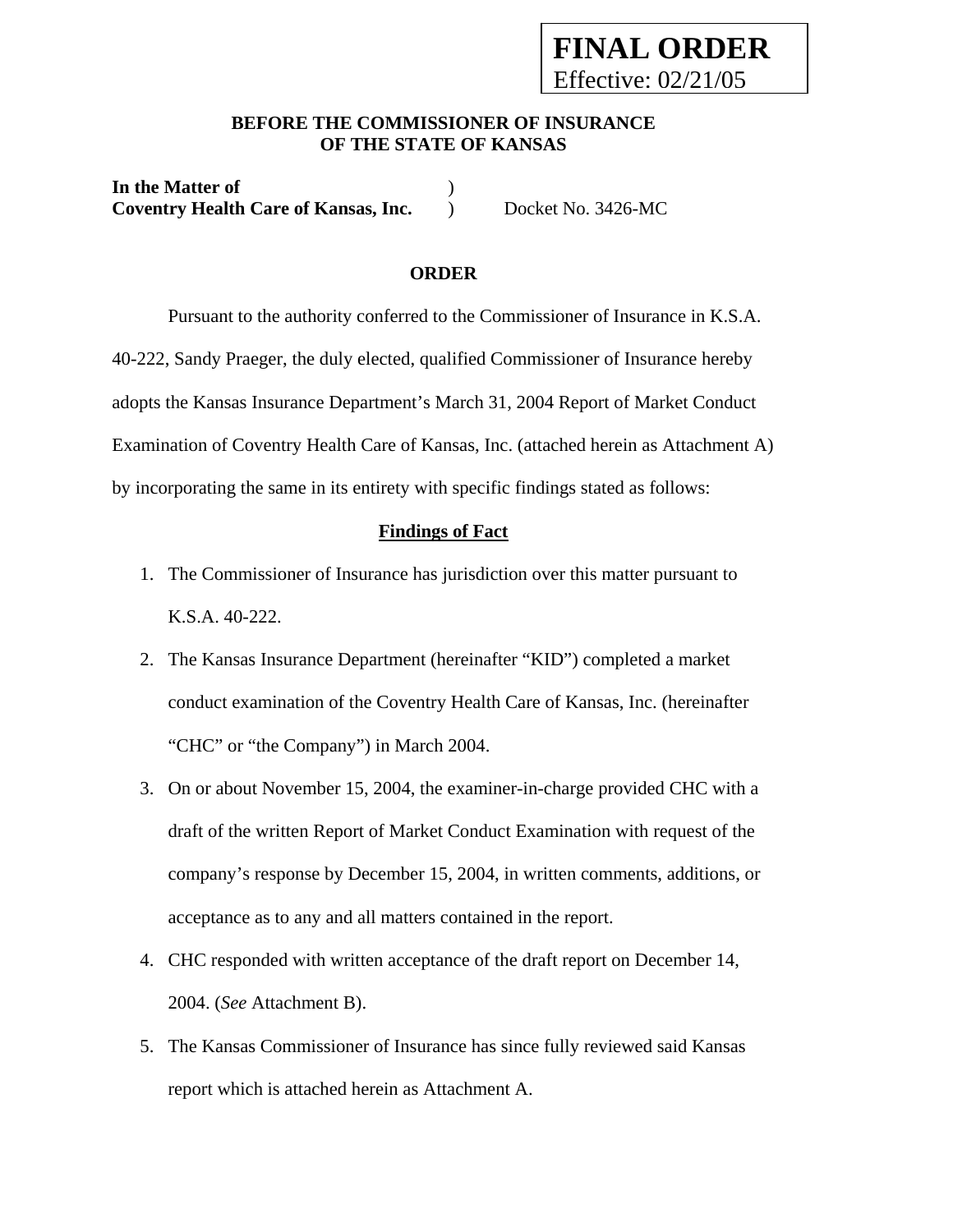- 6. In 2 out of the 45 randomly selected files regarding grievance/appeal handled by CHC, the company failed to notify the complainants with written decisions within 5 working days from the conclusion of its investigations as required by the pertinent Kansas insurance statutes. $<sup>1</sup>$ </sup>
- 7. In two (2) incidents involving grievance/appeal files handled by CHC, the company failed to acknowledge its receipt of the grievances in writing within 30 working days as required by the pertinent Kansas insurance statutes.<sup>2</sup>
- 8. In one of the above-stated files in paragraph 7, the company also failed to complete the investigation within 30 days, and further failed to notify the enrollee every 30 days thereafter of the reason why additional time was needed as required by the pertinent Kansas insurance statutes.<sup>3</sup>
- 9. In two (2) incidents involving grievance/appeal files involving overturning decisions to pay claims, CHC failed to pay the claims promptly in compliance with the applicable Kansas insurance statutes.<sup>4</sup>

#### **Applicable Law**

- 10. K.S.A. 40-2,125 states, in pertinent parts:
	- (a) If the commissioner determines after notice and opportunity for a hearing that any person has engaged or is engaging in any act or practice constituting a violation of any provision of Kansas insurance statutes or any rule and regulation or order thereunder, the commissioner may in the exercise of discretion, order any one or more of the following:
		- (1) Payment of a monetary penalty of not more than \$1,000 for each and every act or violation, unless the person knew or

<u>.</u>

<sup>&</sup>lt;sup>1</sup> Files # 5118 and #5470 are cited here in reference to K.S.A. 40-3228(c)(3).

<sup>&</sup>lt;sup>2</sup> Files # 1571 and #2763 are cited here in reference to K.S.A. 40-3228(c)(1).

<sup>&</sup>lt;sup>3</sup> File # 2763 is cited here in reference to K.S.A. 40-3228(c)(2).

 $\Box$  . The contribution of the contribution of the contribution of the contribution of the contribution of the contribution of the contribution of the contribution of the contribution of the contribution of the contributi <sup>4</sup> Files #3217 and 3922 are cited here in reference to K.S.A. 40-2404(9)(f) and K.S.A. 40-2442(d)(2).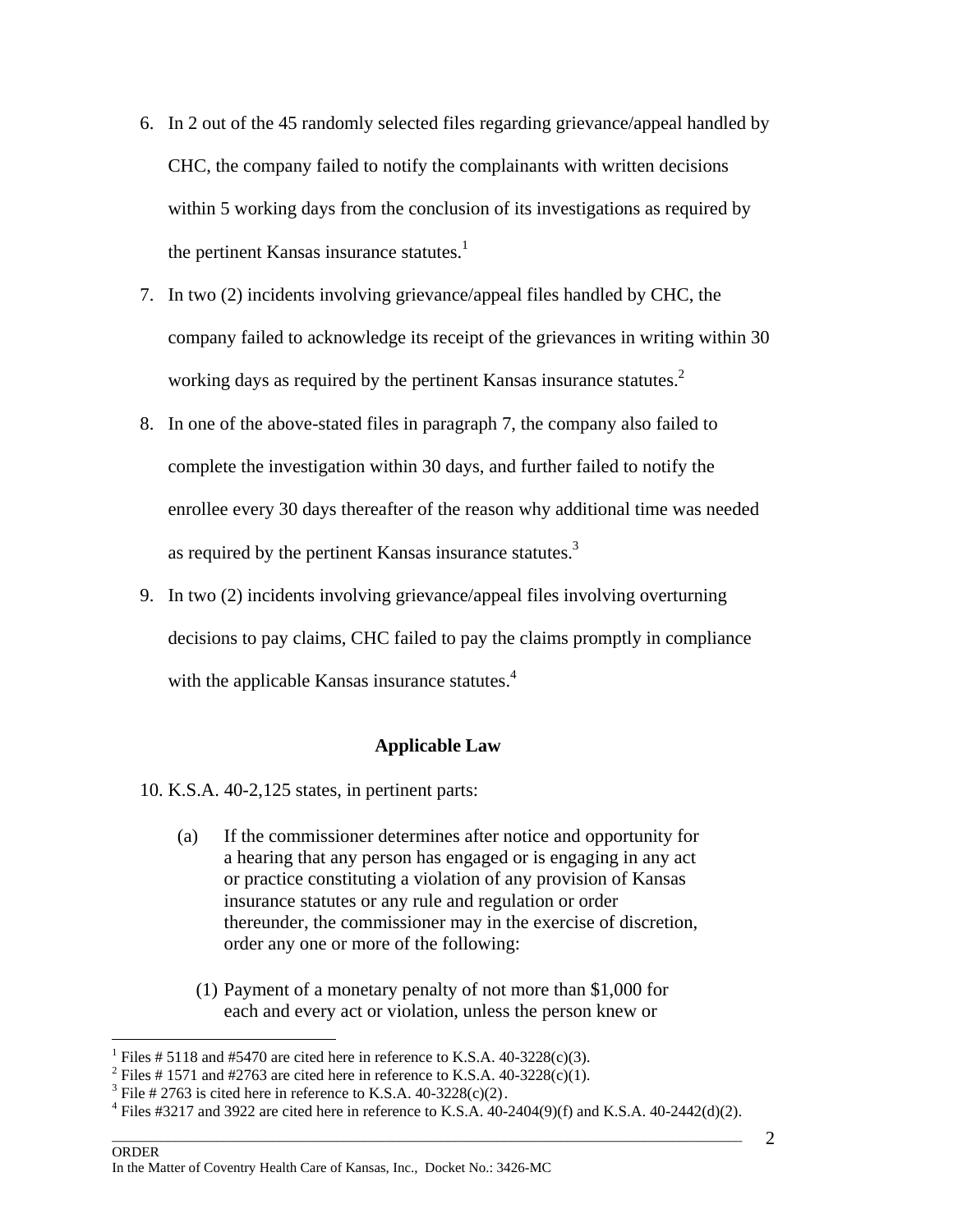reasonably should have known such person was in violation of the Kansas insurance statutes or any rule and regulation or order thereunder in which case the penalty shall be not more than \$2,000 for each and every act or violation;

# 11. K.S.A. 40-2403 states:

No person shall engage in this state in any trade practice which is defined in this act as, or determined pursuant to K.S.A. 40-2406 to be, an unfair method of competition or an unfair or deceptive act or practice in the business of insurance

#### 12. K.S.A. 40-2404 states, in pertinent part:

The following are hereby defined as unfair methods of competition and unfair or deceptive acts or practices in the business of insurance: . . .

(9) *Unfair claim settlement practices.* It is an unfair claim settlement practice if any of the following or any rules and regulations pertaining thereto are: (A) Committed flagrantly and in conscious disregard of such provisions, or (B) committed with such frequency as to indicate a general business practice.

. . .

(f) not attempting in good faith to effectuate prompt, fair and equitable settlements of claims in which liability has become reasonably clear;

#### 13. K.S.A. 40-2405 states:

The commissioner shall have power to examine and investigate into the affairs of every person engaged in the business of insurance in this state in order to determine whether such person has been or is engaged in any unfair method of competition or in any unfair or deceptive act or practice prohibited by K.S.A. 40-2403.

#### 14. K.S.A. 40-2406 states:

(a) Whenever the commissioner has reason to believe that any such person has been engaged or is engaging in this state in any unfair method of competition or any unfair or deceptive act or practice, whether or not defined in K.S.A. 40-2404 and amendments thereto, and that a proceeding by the commissioner in respect thereto would be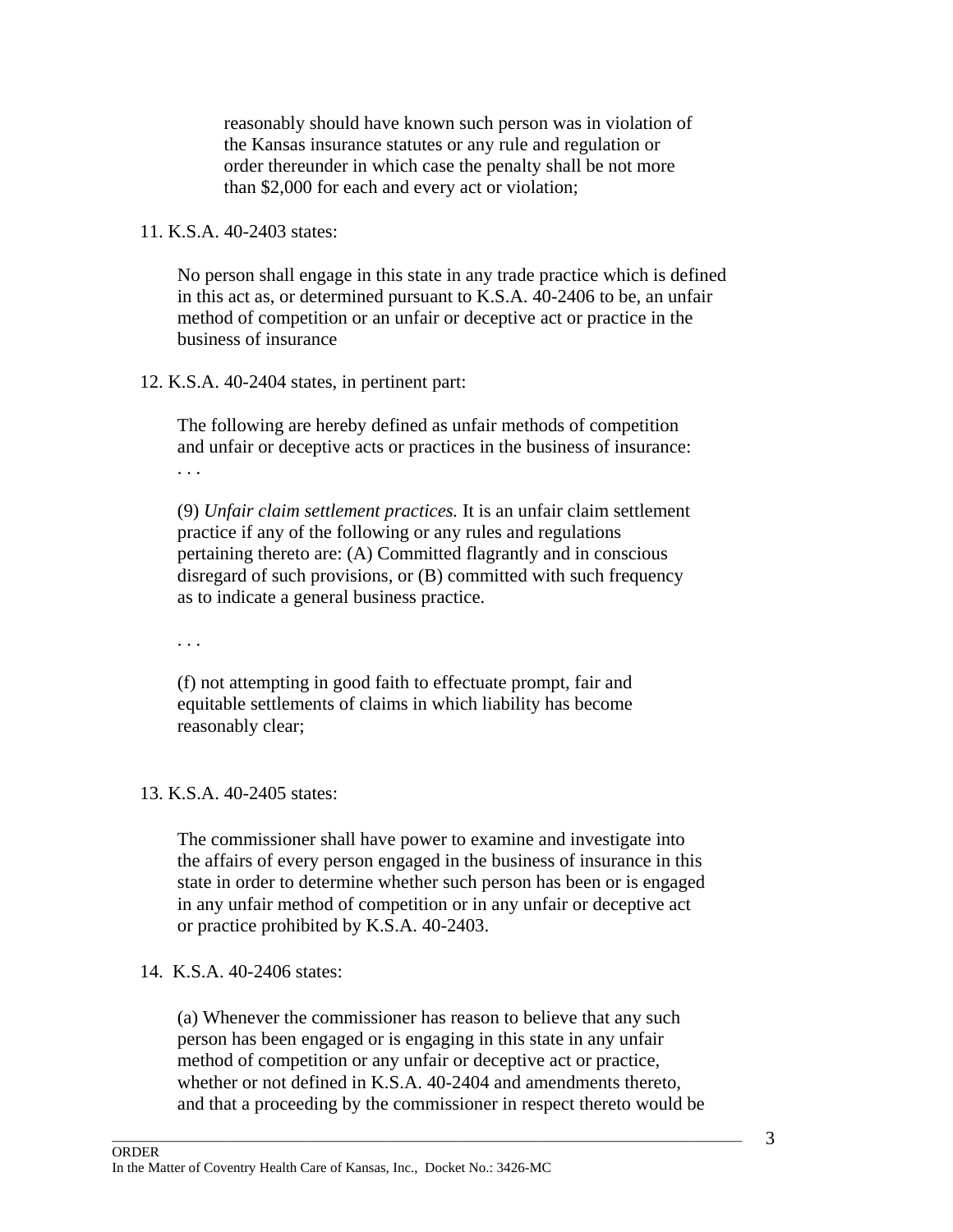in the interest of the public, the commissioner shall issue and serve upon such person a statement of the charges in that respect and conduct a hearing thereon in accordance with the provision of the Kansas administrative procedure act.

(b) If, after such hearing, the commissioner determines that the person charged has engaged in any unfair method of competition or any unfair or deceptive act or practice, any costs incurred as a result of conducting any administrative hearing authorized under the provisions of this section shall be assessed against such person or the company or companies represented by such person as an agent, broker or adjuster who is a participating party to the matters giving rise to the hearing. As used in this subsection, "costs" shall include witness fees, mileage allowances, any costs associated with reproduction of documents which become a part of the hearing record and the expense of making a record of the hearing.

15. K.S.A. 40-2442 states, in pertinent part:

#### . . .

(d) Within 15 days after receipt of all the requested additional information, an insurer issuing a policy of accident and sickness insurance shall pay a clean claim in accordance with this section or send a written or electronic notice that states:

(1) Such insurer refuses to reimburse all or part of the claim; and

(2) specifies each reason for denial. Any insurer issuing a policy of accident and sickness insurance that fails to comply with this subsection shall pay interest on any amount of the claim that remains unpaid at the rate of 1% per month.

16. K.S.A. 40-3228 states, in pertinent part:

A health maintenance organization shall provide in its certificate of coverage the procedures for resolving enrollee grievances. At a minimum, the certificate of coverage shall include the following provisions:

…

(c) that upon receiving notification of a grievance related for payment of a bill for medical services, the health maintenance organization shall:

(1) Acknowledge receipt of the grievance in writing within 10 working days unless it is resolved within that period of time;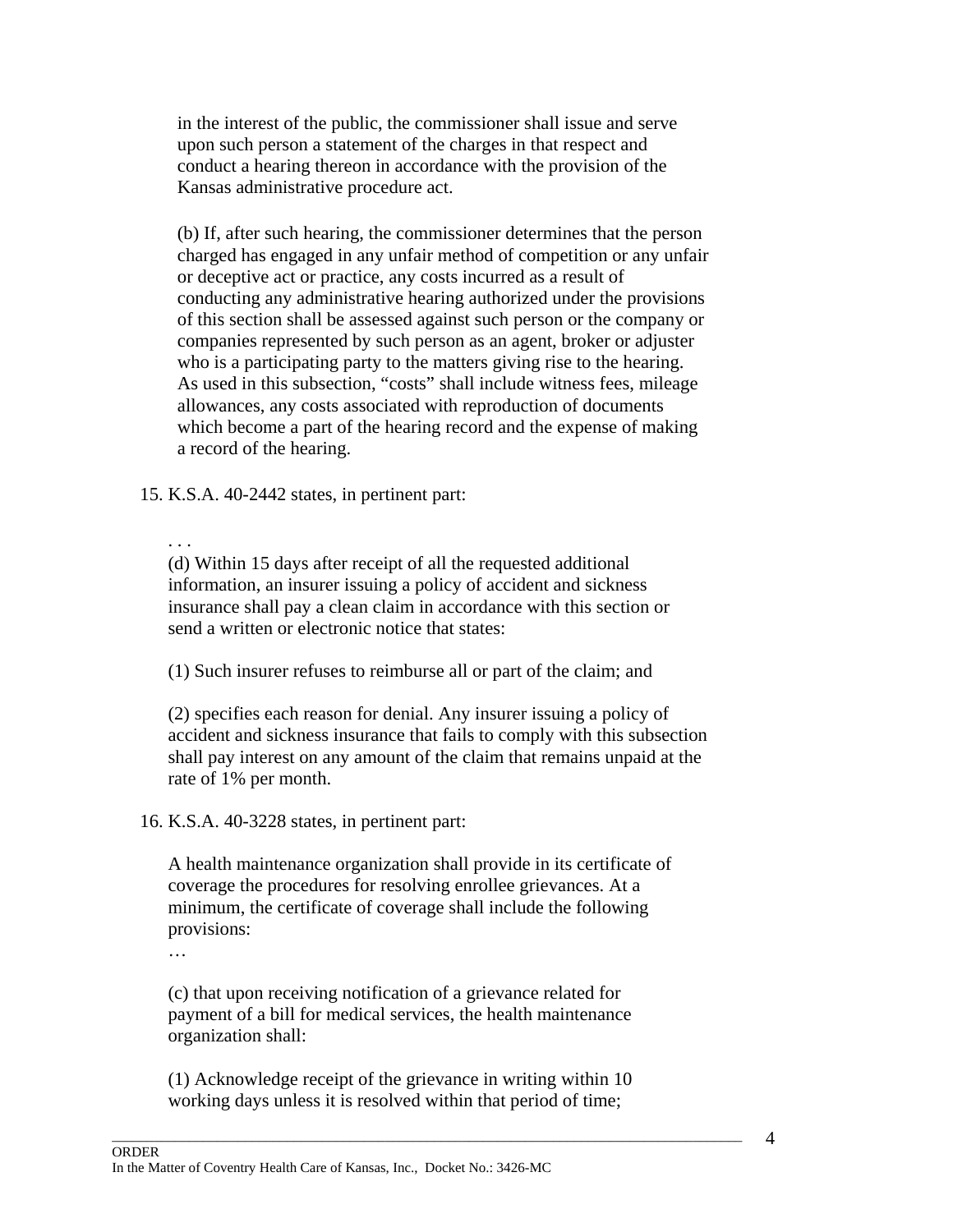(2) conduct a complete investigation of the grievance within 20 working days after receipt of a grievance, unless the investigation cannot be completed within this period of time. If the investigation cannot be completed within 20 working days after receipt of a grievance, the enrollee shall be notified in writing within 30 working days time, and every 30 working days after that, until the investigation is completed. The notice shall state the reasons for which additional time is needed for the investigation;

(3) have within five working days after the investigation is completed, someone not involved in the circumstances giving rise to the grievance or its investigation decide upon the appropriate resolution of the grievance and notify the enrollee in writing of the decision of the health maintenance organization regarding the grievance and of any right to appeal. The notice shall explain the resolution of the grievance and any right to appeal. The notice shall explain the resolution of the grievance in terms which are clear and specific;

K.S.A. 40-3228(c)

#### **Conclusion**

Based upon the Findings of Fact and Applicable Law enumerated in paragraphs

#1 through #16 above,

#### **IT IS, THEREFORE, ORDERED BY THE COMMISSIONER OF INSURANCE:**

- a. The Kansas Insurance Department's March 31, 2004, Report of Market Conduct Examination of Coventry Health Care of Kansas, Inc., (CHC) is herein adopted in its entirety.
- b. CHC's failures to notify the complainants in files #5118 and 5470 with written decisions within 5 working days after completion of its investigations involving the same violate K.S.A. 40-3228(c)(3). Pursuant to K.S.A. 40-2,215, CHC shall pay a monetary penalty, due and payable to Kansas Insurance Commissioner on or before the 14<sup>th</sup> day from the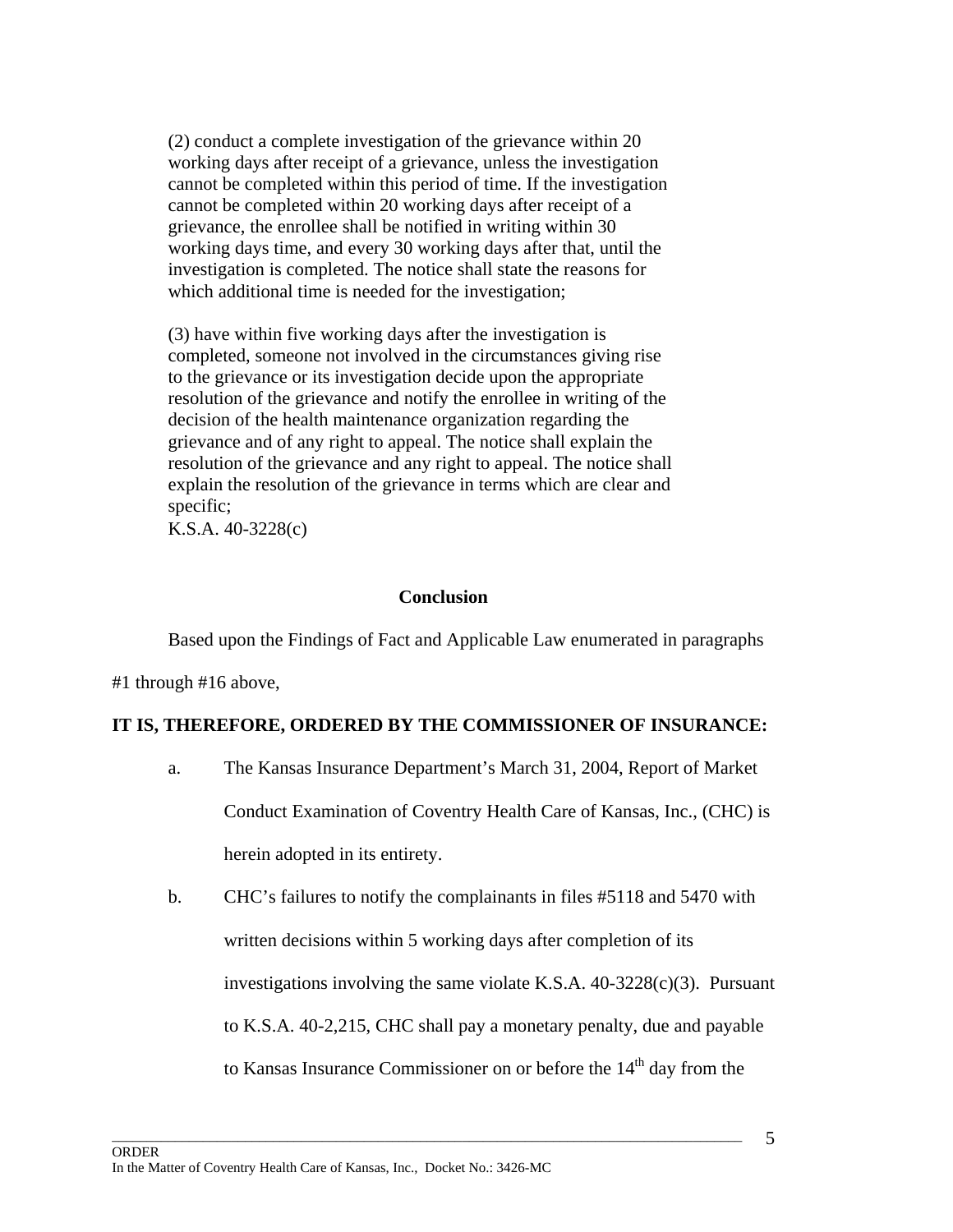date of this order, in the amount of Two Hundred 00/100 Dollars (\$200.00) for violations of K.S.A. 40-3228(c)(3).

- c. CHC's failure to provide written acknowledgement within 10 working days after receiving grievances in its #1571 and #2763 violate K.S.A. 40-  $3228(c)(1)$ . Pursuant to K.S.A. 40-2,215, CHC shall pay a monetary penalty, due and payable to Kansas Insurance Commissioner on or before the  $14<sup>th</sup>$  day from the date of this order, in the amount of Two Hundred 00/100 Dollars (\$200.00) for violations of K.S.A. 40-3228(c)(1).
- d. CHC's failure to conduct a complete investigation within 30 days after receiving a grievance in file #2763, and its failure to provide notification stating reasons for which additional time was needed for the investigation violate K.S.A.  $40-3228(c)(2)$ . Pursuant to K.S.A.  $40-2,215$ , CHC shall pay a monetary penalty, due and payable to Kansas Insurance Commissioner on or before the  $14<sup>th</sup>$  day from the date of this order, in the amount of One Hundred 00/100 Dollars (\$100.00) for violations of above-stated statute.
- e. CHC's failure to pay the claim in file #3922 until 58 days after accepting liability violates K.S.A. 40-2404(9)(f). Such a violation further triggers the assessment of statutory interest set forth in K.S.A. 40-2442(d)(2) to be paid in addition to the claimed amount in file #3922. Pursuant to K.S.A. 40-2,125, CHC shall pay a monetary penalty, due and payable to Kansas Insurance Commissioner on or before the  $14<sup>th</sup>$  day from the date of this order, in the amount of Five Hundred 00/100 Dollars (\$500.00)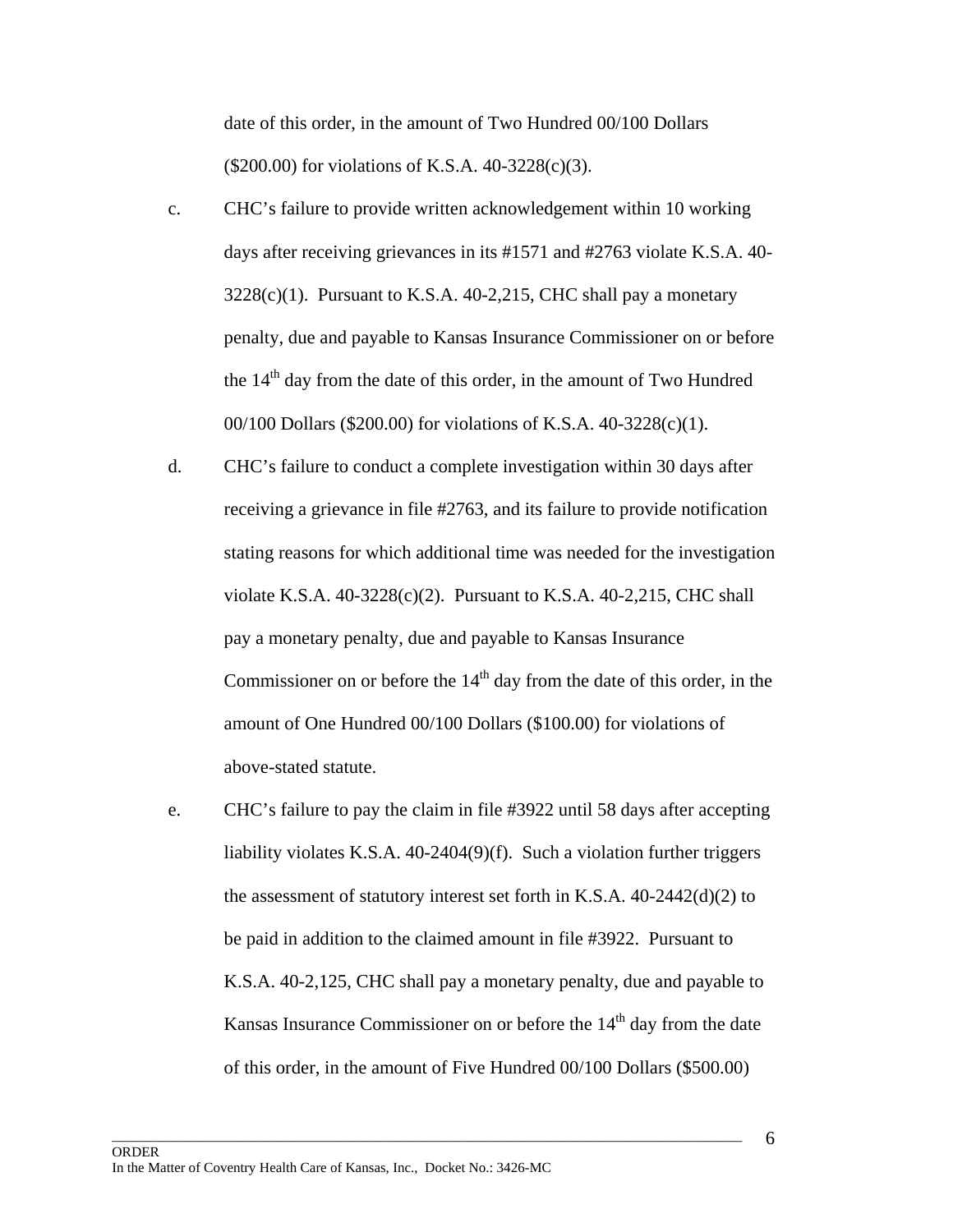for violations of K.S.A. 40-2404(9)(f). CHC shall also pay the interests on the basis of its final payment in file # 3922 at the rate set forth in K.S.A. 40-2442(d)(2) to the interests' rightful recipient on or before the  $14<sup>th</sup>$  day from the date of this order.

f. CHC's failure to pay the claim in file #3217 until 211 days after accepting liability violates K.S.A. 40-2404(9)(f). Such a violation further triggers the assessment of statutory interest set forth in K.S.A. 40-  $2442(d)(2)$  to be paid in addition to the claimed amount in file # 3217. Pursuant to K.S.A. 40-2,125, CHC shall pay a monetary penalty, due and payable to Kansas Insurance Commissioner on or before the 14<sup>th</sup> day from the date of this order, in the amount of One Thousand 00/100 Dollars (\$1,000.00) for violations of K.S.A. 40-2404(9)(f). CHC shall also pay the interests on the basis of its final payment in file # 3217 at the rate set forth in K.S.A. 40-2442(d)(2) to the interests' rightful recipient on or before the  $14<sup>th</sup>$  day from the date of this order.

# **IT IS SO ORDERED THIS**  $1<sup>st</sup>$  DAY OF February, 2005, IN THE CITY OF **TOPEKA, COUNTY OF SHAWNEE, STATE OF KANSAS.**

 $\Box$  . The contribution of the contribution of the contribution of the contribution of the contribution of the contribution of the contribution of the contribution of the contribution of the contribution of the contributi



\_/s/ Sandy Praeger\_\_\_\_\_\_\_\_\_\_\_\_\_\_\_\_\_\_\_\_ Sandy Praeger Commissioner of Insurance

 $/s/$  John W. Campbell John W. Campbell General Counsel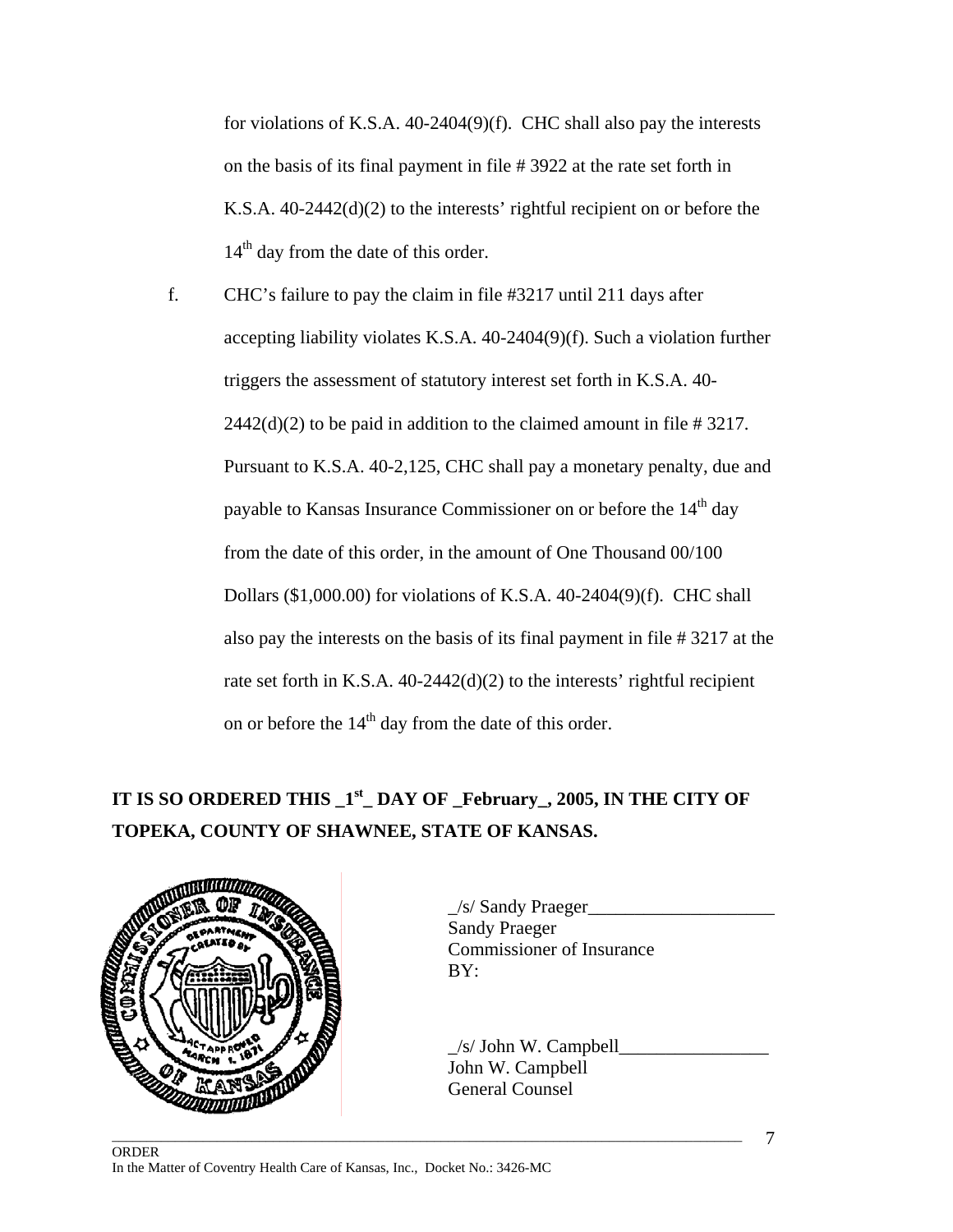#### **CERTIFICATE OF SERVICE**

 The undersigned hereby certifies that he served the above and foregoing Order on this 1st day of February, 2005, by causing the same to be deposited in the United States Mail, registered mail with return-receipt requested postage prepaid, addressed to the following:

 Mr. Steve Robino, Compliance Coventry Health Care of Kansas, Inc. 8320 Ward Parkway Kansas City, MO 64114

> $/s$  Hsingkan Chiang Hsingkan Chiang, Staff Attorney

## **NOTICE OF RIGHTS**

 Coventry Health Care of Kansas, Inc. ("CHC") is entitled to a hearing pursuant to K.S.A. §77-537, the Kansas Administrative Procedure Act. If CHC desires a hearing, the company must file a written request for a hearing with:

> John W. Campbell, General Counsel Kansas Insurance Department 420 S.W.  $9<sup>th</sup>$  Street Topeka, Kansas 66612

 This request must be filed within fifteen (15) days from the date of service of this Order. If CHC requests a hearing, the Kansas Insurance Department will notify the company of the time and place of the hearing and information on the procedures, right of representation, and other rights of parties relating to the conduct of the hearing, before commencement of same.

 If a hearing is not requested in the time and manner stated above, this Order shall become effective as a Final Order upon the expiration of time for requesting a hearing, pursuant to K.S.A. §77-613. In the event that CHC files a petition for judicial review, pursuant to K.S.A. §77-613(e), the agency officer to be served on behalf of the Kansas Insurance Department is:

 $\Box$  . The contribution of the contribution of the contribution of the contribution of the contribution of the contribution of the contribution of the contribution of the contribution of the contribution of the contributi

John W. Campbell, General Counsel Kansas Insurance Department 420 S.W.  $9<sup>th</sup>$  Street Topeka, Kansas 66612